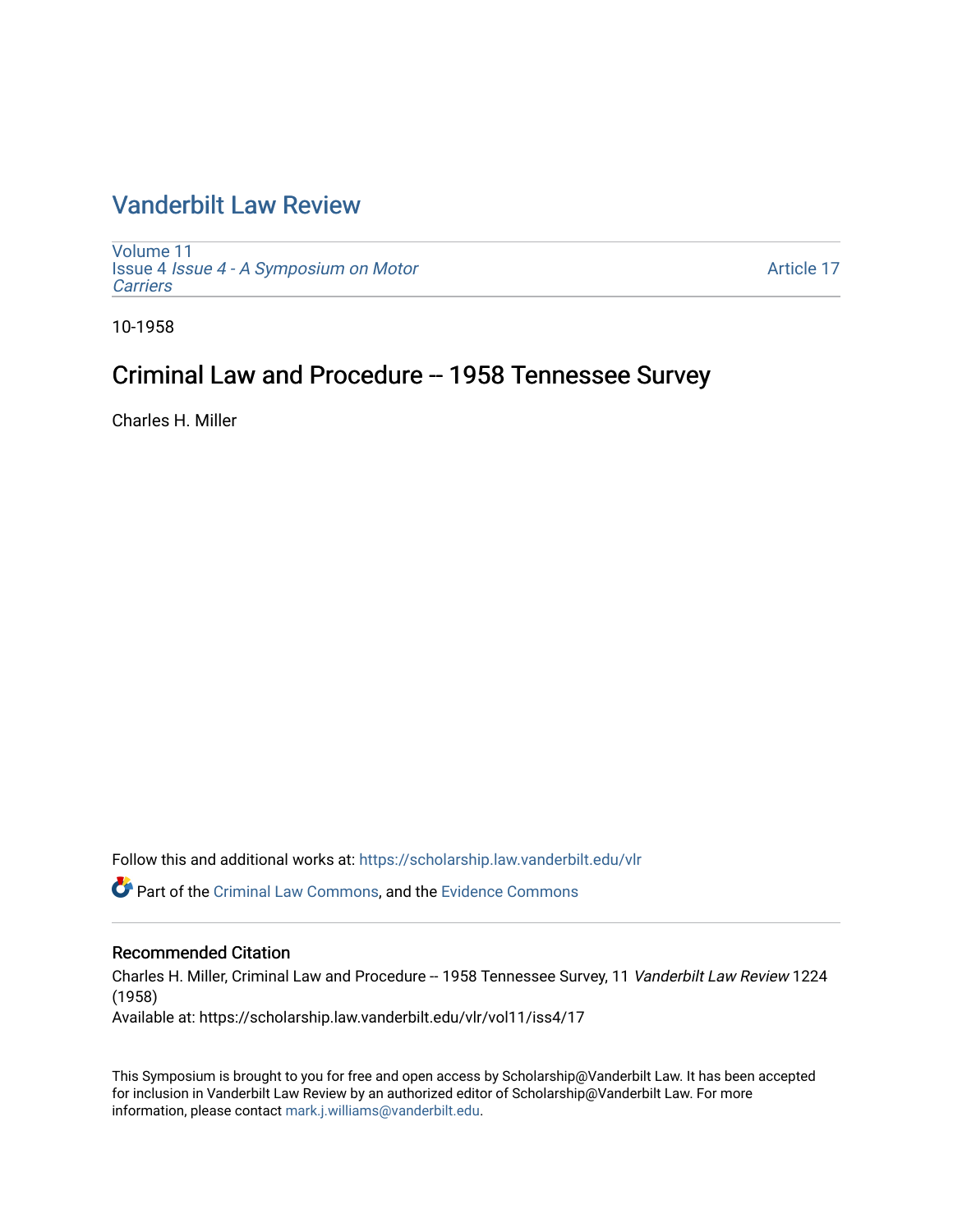## CRIMINAL LAW **AND** PROCEDURE-**1958 TENNESSEE** SURVEY

### CHARLES H. MILLER\*

In surveying the field of criminal law and procedure the cases presented to the supreme court during the year were little more than normal or typical. Several of the criminal cases are not presented in detail in this article, as they are dealt with in other survey sections.

### SUBSTANTIVE LAW

*Homicide:* In the case of *Edwards v. State'* the court again relies upon the doctrine of *Keller v. State,2* in which decision the court held that driving an automobile while intoxicated is an act malum in se, and when a person is killed by an automobile being driven by one who is intoxicated, the driver is guilty of homicide without showing the causal connection between the death and the driver's act.<sup>3</sup> which homicide can be involuntary manslaughter<sup>4</sup> or second degree murder.<sup>5</sup> The court, sustaining the conviction of second degree murder, overruled the contention of the defense that he could not be guilty of such crime, as his state of intoxication precluded malice.<sup>6</sup> The defendant, who had voluntarily put himself in an intoxicated condition, driving on the highway at a high rate of speed, struck a highway patrolman who was standing by a parked car. Since the act under the theory of *Keller v. State* was malum in se, it was not necessary to show that the death was the probable result of the criminal act of intoxication. The facts show that the motorist drove his car on the highway at a high rate of speed heedless of danger to others. Such intoxication does not preclude malice, and under the rules of this state he was properly found guilty of second degree murder.7

In the case of *Lewis v. State8* there was also a conviction of murder in the second degree and the court found nothing in the record that would tend to exonerate the defendant from the charge of murder.

2. 155 Tenn. 633, 299 S.W, 803 (1927), 41 HARV. L. REv. 669 (1927). **3.** Davis v. State, 194 Tenn. 282, 250 S.W.2d 534 (1952); Whitlock v. State,

6. *Id.* at 468.

**7.** Atkins v. State, **119** Tenn. 458, 481, **105** S.W. **353 (1907).** "[I]t is murder in such case though the perpetrator is drunk **.. .** . Hence a party cannot show that he was so drunk as not to be capable of entertaining a malicious feeling." See State v. Trott, 190 N.C. 674, 130 S.E. 627 (1925); Rogers v. State, 196 Tenn. 263, 265 S.W.2d 559 (1953).

8. 304 S.W.2d 322 (Tenn. 1957).

1224

<sup>\*</sup> Professor of Law, University of Tennessee College of Law.

<sup>304</sup> S.W.2d 500 (Tenn. 1957).

**<sup>187</sup>**Tenn. 522, 216 S.W.2d 22 (1948). 4. Keller v. State, 155 Tenn. 633, 299 S.W. 803 (1927).

<sup>5.</sup> Owen v. State, 188 Tenn. 459, 221 S.W.2d 515 (1949).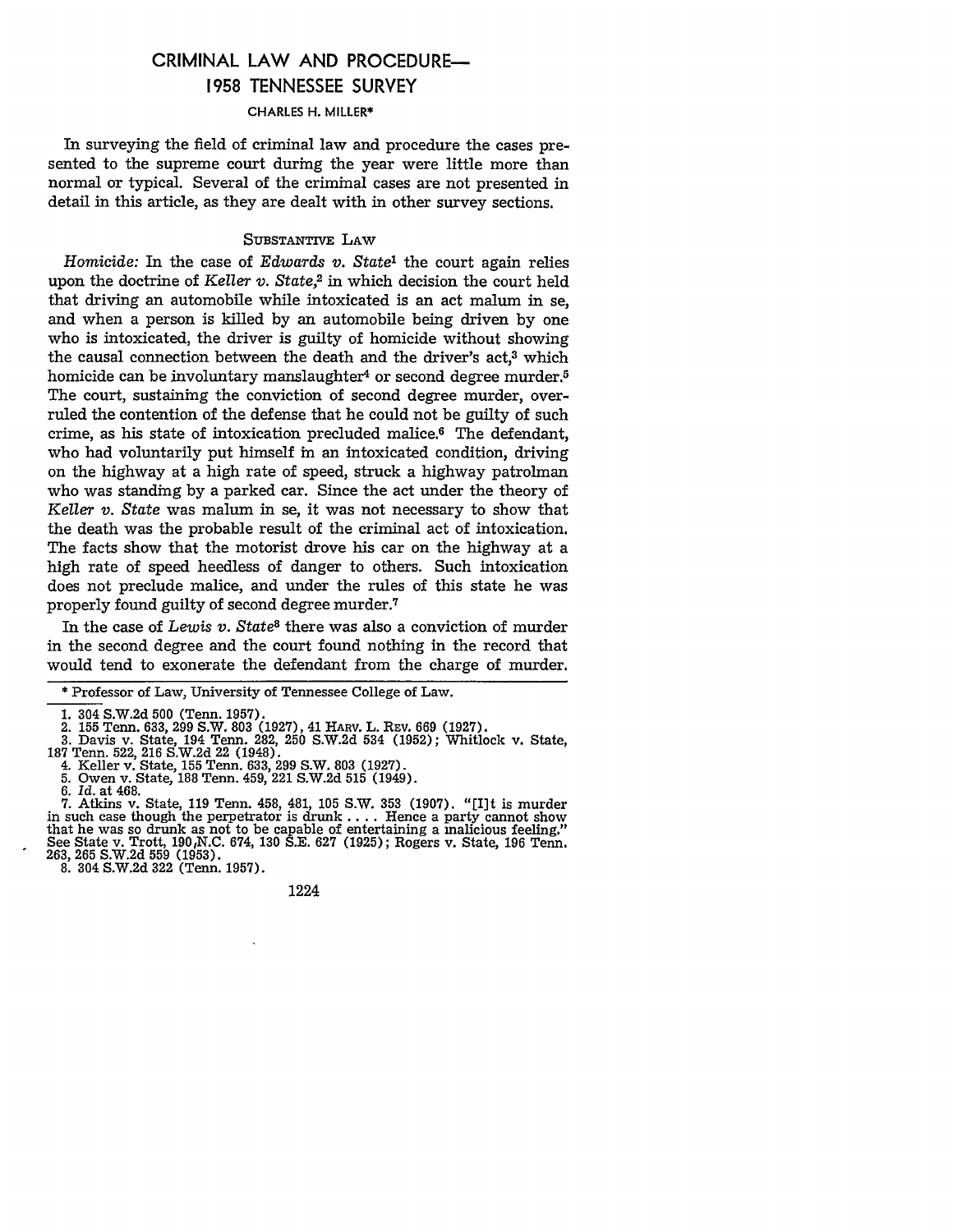The court overruled the assignment of error that there was no evidence of malice, and that the circumstances of the killing were insufficient to prove murder as there were no eye witnesses, and that the evidence was entirely circumstantial and not inconsistent with the hypothesis that the shot was fired accidentally rather than willfully.

Defendant and several others had gone to the country in a truck to obtain some lumber which the defendant had purchased from the deceased. The defendant, the seller, and two friends who were along indulged in a bit of drinking on the trip to the saw mill and while they were loading the lumber they became loaded with spirits fermenti. The defendant and the deceased had an argument as to the value of the lumber. The defendant had a pistol in his pocket and showed it to several of the members of the group. On the way back they stopped and two of the men got out, leaving the deceased and the defendant in the cab of the truck alone. Shortly thereafter one witness heard a shot and looked towards the men in the truck. The defendant still had a pistol in his hand and the deceased, who was unarmed, was mortally wounded and died shortly thereafter. There was evidence of what went on prior to the shooting and subsequent to the shooting but what happened at the time of the homicide is not testified to except by the defendant himself who stated that he was so drunk that he did not know what he was doing. The defense was that there was no evidence of malice nor was the firing of the shot done maliciously or willfully. The court states that when a homicide is clearly proven and the slayer is ascertained and nothing else is proven, the killing is presumed to be criminal, $9$  as every person is presumed to intend the usual and natural consequences of his acts.10 Malice is presumed under the same circumstances until the contrary appears from either the direct or the circumstantial evidence.<sup>11</sup> The court, in ruling that where the killing may be proven and no accompanying circumstances appear in evidence there is a presumption that the killing was done maliciously, is following the well established rule in this state.<sup>12</sup> There were no circumstances indicating that the killing

<sup>9.</sup> Draper v. State, 63 Tenn. 246 (1874).

<sup>10.</sup> *Ibid.*

<sup>11.</sup> Foster v. State, 74 Tenn. 213 (1880); Epperson v. State, 73 Tenn. 291

<sup>(1880).&</sup>lt;br>12. Coffee v. State, 11 Tenn. 283 (1832). "Presumptions only arise where there is an absence of proof. In homicides, when the fact of killing with its attendant circumstances is proved clearly and satisfactorily, so. that the proof either shows express malice, or that there was no malice at all, there is nothing to be presumed either the one way or the other; but in cases where the killing may be proved and no accompanying circumstances appear in the evidence, the law presumes that the killing was done maliciously. So where the killing is proved, and the circumstances attending it are shown, though no express makee may appear from the proof, it may be presumed from some<br>attending fact, as if a deadly weapon were used, the law presumes malice."<br>*Id.* at 287. See Bryant v. State, 66 Tenn. 67 (1872).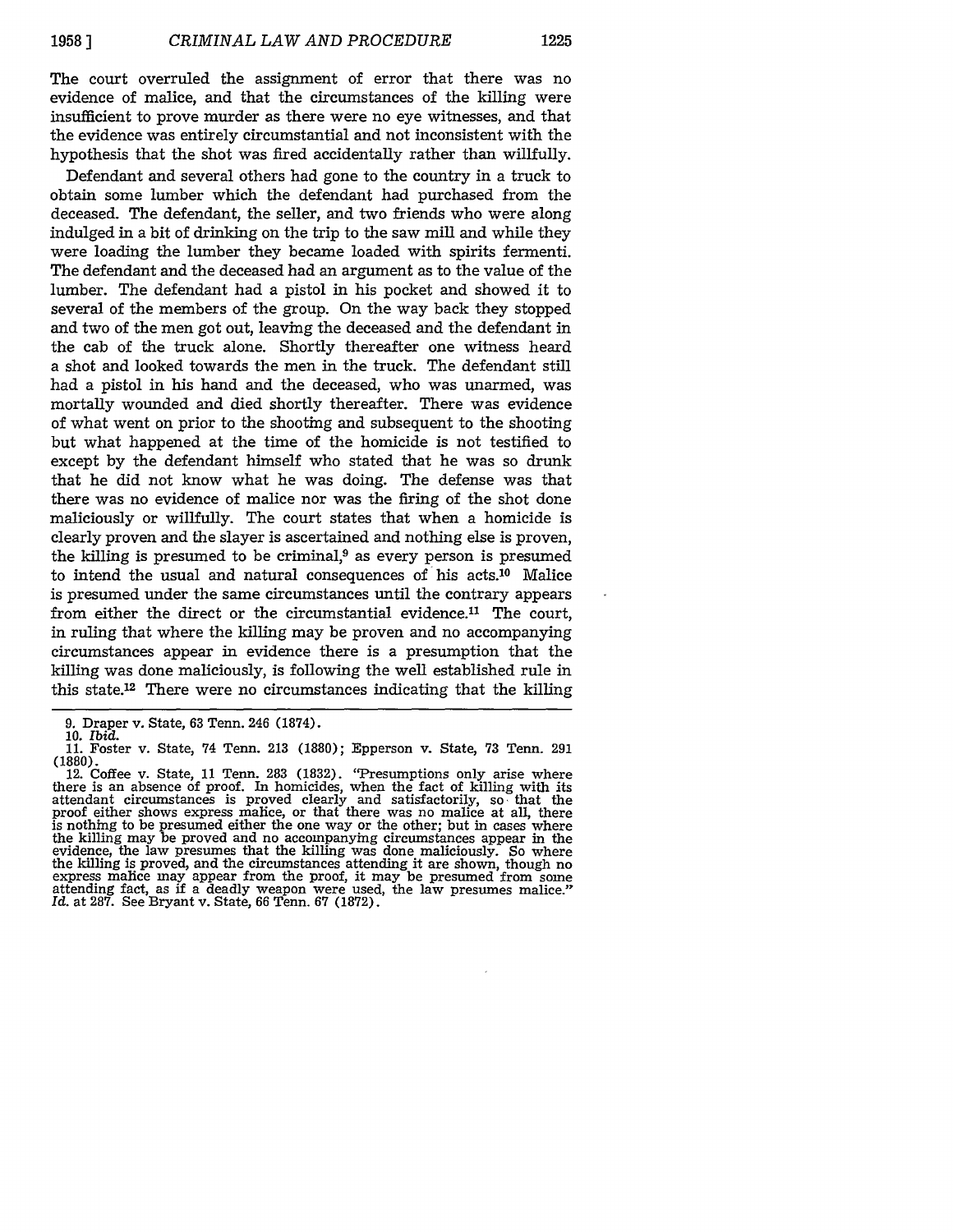was accidental; the court therefore concludes that it was done with malice, which supports the charge of second degree murder.<sup>13</sup>

In a conviction of second degree murder in the case of *Hunt v. State,14* the court suggests a reduction in sentence to voluntary manslaughter under the rule that death under circumstances which indicate mutual combat, and which grows out of a sudden heat of the combat, is voluntary manslaughter,<sup>15</sup> and not second degree murder.<sup>16</sup>

Defendant was at the home of a friend when the deceased came seeking an occupant of the house who had attacked the deceased's wife. There was a conflict of testimony as to whether or not the defendant came out of the house or was attacked inside, but there was sufficient evidence of mutual combat. There was evidence that both parties were using deadly weapons. The common law held that the killing of a person from a sudden transportation of passion or heat of blood, as in a fight or sudden combat, is manslaughter, and where the defendant willingly engaged in a gun battle out of passion aroused by an unprovoked assault, the killing would be manslaughter.'1 The court reversed with the instruction to correct the judgment with the consent of the state and to enter sentence as manslaughter. Of course, **if** the state does not consent, the case will be remanded for a new trial.<sup>18</sup>

#### **PROCEDURE**

One of the interesting cases, although a civil action for the wrongful death of the plaintiff's husband under the theory that the husband was killed in an unlawful manner without justification, was that of *Gross v. Abston,19* in which the court in its decision discussed fully the rights of arrest and the right of an officer or individual to use force in making an arrest or apprehending a fleeing criminal. The court quotes from the case of *Human v. Goodman:20*

An officer has no absolute right to kill, either to take a prisoner, or to prevent his escape, even in felonies, unless reasonably necessary to prevent escape; and whether or not there is a reasonable necessity for an officer to shoot a felon in flight, and the reasonableness of the grounds on which the officer acted, are questions for the jury.

The court then overruled the lower court on the ground that the jury could not find that the defendant had reason to believe that he was shooting at a fleeing felon instead of a misdemeanant.<sup>21</sup>

<sup>13.</sup> Atkins v. State, 119 Tenn. 458, 105 S.W. 353 (1907).<br>14. 303 S.W.2d 740 (Tenn. 1957).<br>15. TENN. CODE ANN. § 39-2409 (1956).<br>16. State v. Durham, 201 N.C. 724, 161 S.E. 398 (1931).<br>17. State v. Miller, 223 N.C. 184, 25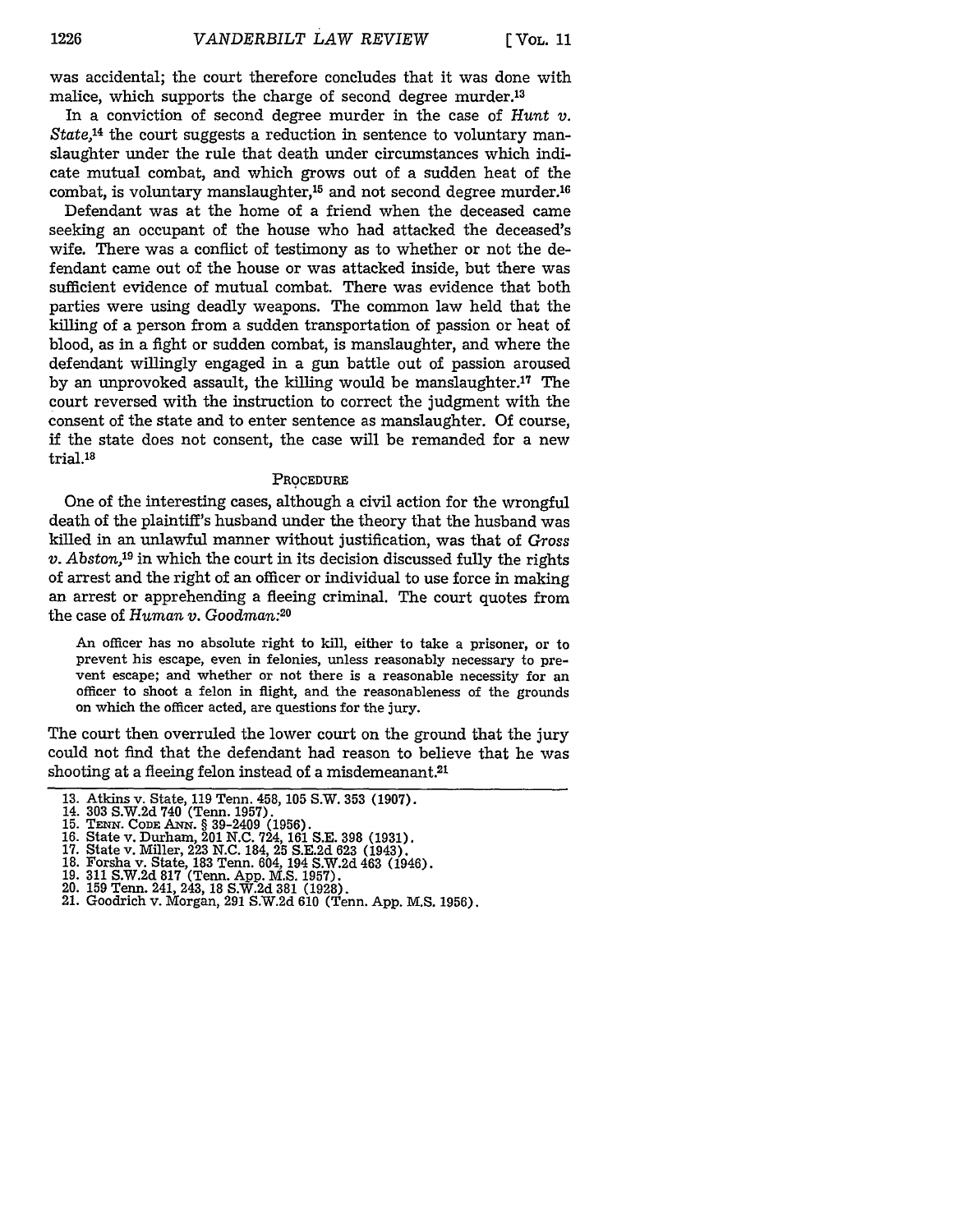The defendant found the plaintiff's husband looking into a bedroom of an adjoining house occupied by the defendant's mother and young sister and testified to the fact that he saw the deceased trying to raise the window. He was called to and told to halt when he started to run but failed to do so, and the defendant shot him. The theory of the defendant was that the plaintiff's husband was attempting to break into the home in the night time. Therefore, he committed a felony, and defendant was in the process of making an arrest for a felony committed in his presence and had a right to use whatever force was necessary to apprehend him. The court found that the most the deceased could have been guilty of was the "Peeping Tom Act" which is a misdemeanor.<sup>22</sup> The court reviews the right of an officer to use force in making an arrest or to shoot a felon in flight if that is the only means of preventing his escape,<sup>23</sup> but, of course, an officer has no right to shoot anyone guilty of only a misdemeanor to stop his flight or prevent his escape. The right of a private person is more restricted than the right of an officer to make an arrest.<sup>24</sup>

In the case of *Duncan v. State*,<sup>25</sup> the court considered the case of a real estate broker who had been prosecuted for a fraudulent breach of trust and embezzlement. He had unsuccessfully offered in evidence a contract between the seller and himself to show that his compensation was to be all money received over the agreed selling price. The seller had agreed to accept \$3600 for the property. The purchaser paid \$200 in earnest money on an agreed purchase price of \$3900. Subsequent to the payment of the earnest money a fire completely destroyed the house on the property, and \$3000 in insurance was collected by the owner. The defendant claimed the \$200 as part of his compensation, and claimed that the purchaser was entitled to the deed upon the payment of \$900 (over and above \$3000 collected on insurance by the owners), since the owners had only equitable title to the property after the \$200 was paid. The court held that there was no criminal liability on the part of the defendant in obtaining the \$200, as he had a right to retain all over and above \$3600 as his own.<sup>26</sup> The court found that there was a joint ownership in the collected fund because of his contract of compensation, and he could enforce a vendor's lien on the property for his compensation.<sup>27</sup> Therefore, he had not been guilty of fraud on failure to turn the money over to the owners. He was not an agent of the buyer and could not be guilty of embezzlement, as

63 (M.S. 1934).<br>25. 304 S.W.2d 625 (Tenn. 1957).<br>26. Burke v. State, 157 Tenn. 105, 6 S.W.2d 556 (1928).<br>27. Moss v. Thomas, 218 Ala. 141, 117 So. 648, 58 A.L.R. 1495 (1928).

b

<sup>22.</sup> TENN. CODE ANN. § **39-1212** (1956). See also State v. McClure, 166 N.C.

<sup>32.</sup> Love v. Bass, 145 Tenn. 522, 238 S.W. 94 (1921).<br>24. Martin v. Castner-Knott Dry Goods Co., 27 Tenn. App. 421, 181 S.W.2d<br>638 (M.S. 1944).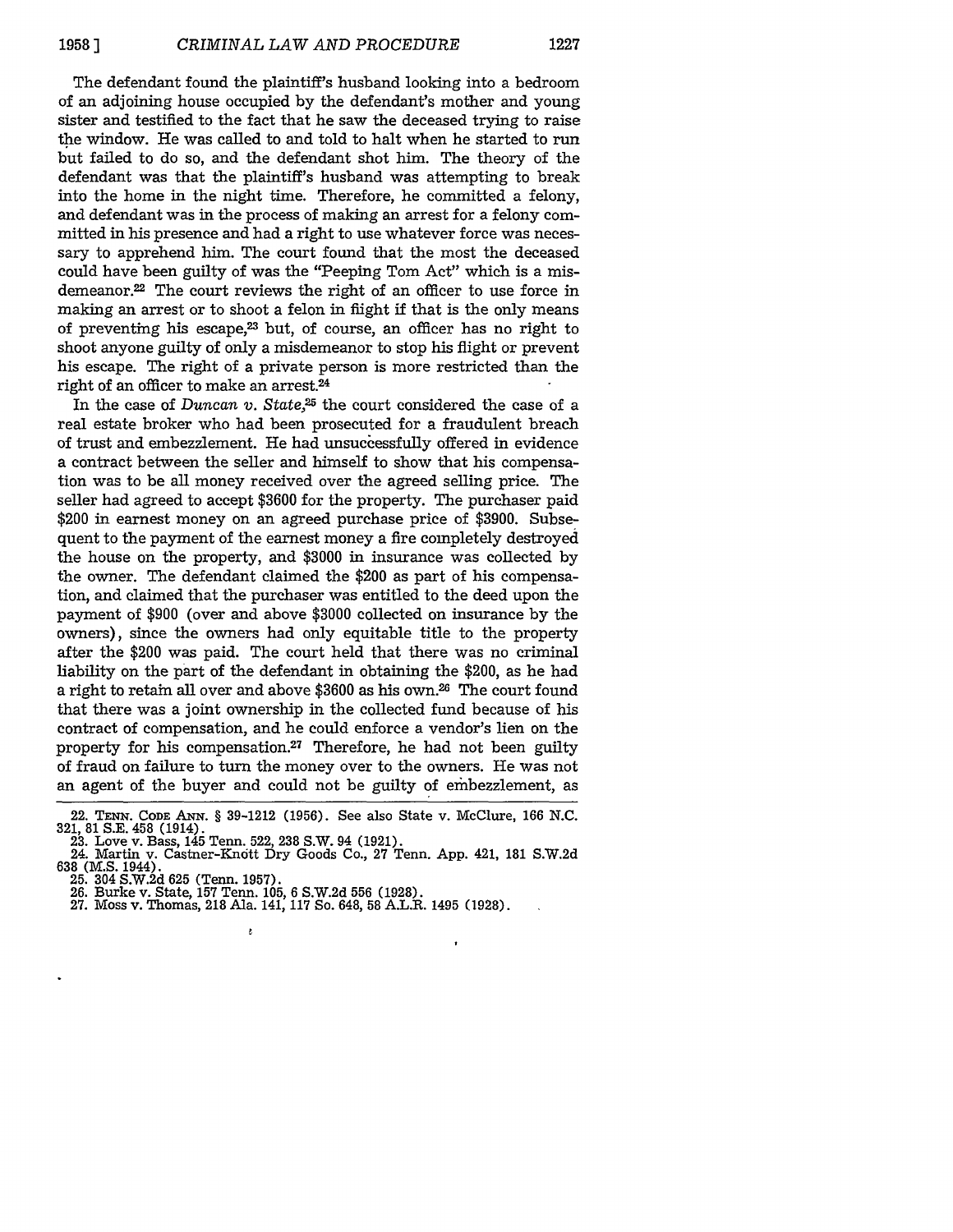his rights were those of a joint owner.<sup>28</sup> He could not be guilty of fraudulent breach of trust, as there was no trust relationship with the seller where he had an interest in the money retained as his own.29

In the case of *Franklin v. State,30* the defendant was convicted of receiving stolen property. In the absence of proof, either direct or circumstantial, of the receipt of the stolen property from a third party, jury could not convict defendants of receiving stolen property. Defendant was charged in a two-count indictment of larceny and also of receiving and concealing stolen property. The conviction of receiving stolen property amounted to an acquittal of the charge of larceny.31 The facts of the case were that the defendant and a companion, after visiting a friend in the country, were found the next day in the possession of two of the friend's calves which they claimed to have purchased. There was no evidence of the receipt of the property from a third party. Granting that there may have been sufficient evidence to support a verdict of stealing the property, such is not sufficient to support a verdict of receiving such property knowing it to be stolen. This was discussed further in *Parham v. State.32* Since the jury returned a verdict that the defendants were guilty of the charge of receiving and since there was no evidence of a third party having committed the larceny and that the defendants received the property knowing it to be stolen,<sup>33</sup> defendants were ordered discharged.

In the case of *Valley v. State,34* the court decided the question as to whether or not it is necessary to have an assault or attempted assault to convict one of an attempt to commit a felony under the statute.35 Defendant was charged with assault with an attempt to commit a felony, which assault was in the nature of a proposal to a fourteen year old boy for acts of sexual perversion. The minute entry of the lower court shows the defendant guilty of an attempt to commit a felony upon the witness. The bill of exceptions shows the defendant was found guilty of felonious assault. The court, in holding that the statute covers both assault with an attempt to commit a felony and any attempt otherwise to commit a felony, cited the case of *Senter v. State,36* where the court stated under this section that the attempt may be made by a personal assault on another or it may be made by

- 
- 34. 309 S.W.2d 374 (Tenn. 1958). **35. TENxN. CODE AN. §** 39-603 **(1956).** 36. 187 Tenn. 517, 216 S.W.2d 21 (1948).
- 

<sup>28.</sup> Baker v. Cooper, 201 App. Div. 639, 194 N.Y.S. 726 (1922). 29. People v. O'Farrell, 247 Ill. 44, 93 N.E. **136** (1910). See also Burke v. State, **157** Tenn. 105, 6 S.W.2d **556** (1928). 30. **308** S.W.2d 417 (Tenn. 1957). **31. TENN. CODE ANN.** §§ 39-4217, **18** (1956). 32. 78 Tenn. 498 (1882).

<sup>33.</sup> Asbury v. State, **178** Tenn. 43, 154 S.W.2d 794 (1941).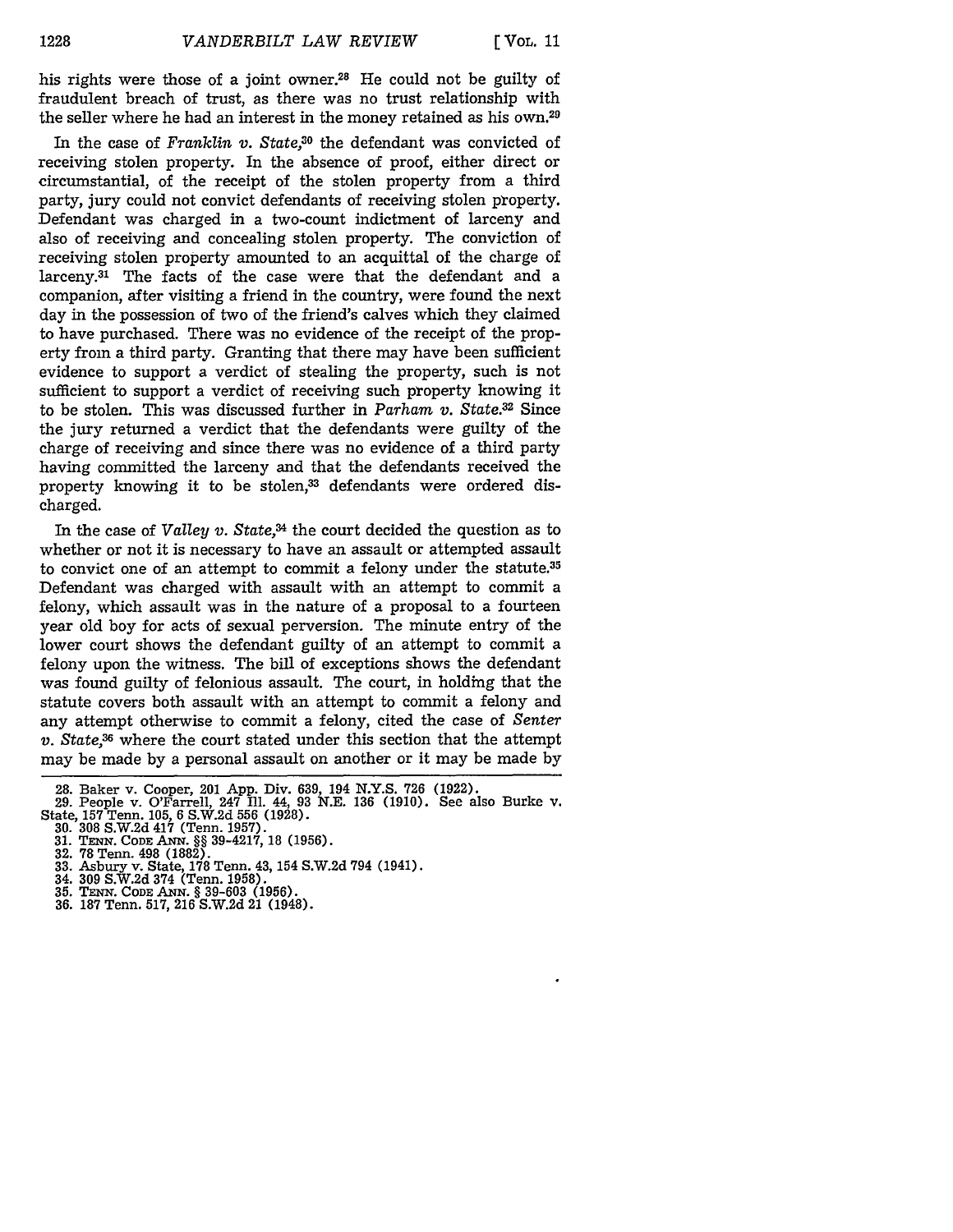a simple attempt without a personal assault.<sup>37</sup> Necessary to the court's decision is the conclusion that mere words of solicitation are sufficient to constitute an attempt. This view is not supported by prior cases in this jurisdiction.<sup>38</sup> This would be likened to the case of soliciting a child under twelve years of age to have sexual intercourse, and in so doing the person would be guilty of attempt to commit rape upon such child.39 The court concluded that the evidence did not show an actual assault, but it did show an attempt to commit a felony and the punishment is the same in either case. The chief justice dissented, but there is no written opinion of the dissent.

A case of interest in the field of searches and seizures was presented in an action by the commissioner of taxation for confiscation of an automobile.<sup>40</sup> In the case of *Atkins v. Harris*,<sup>41</sup> revenue agents, after purchasing whiskey from defendant's wife, arrested defendant and his wife for the possession of unstamped whiskey. The revenue agents did not have a warrant. Subsequent to the arrest, his automobilewhich was parked on adjoining property but within about eleven feet of his home-revealed other unstamped whiskey. The court was faced with the decision as to what limitations are placed upon the limited search of a defendant's person and his surroundings by the clause "immediate surroundings" as used in the statute.<sup>42</sup> It must be borne in mind that the situation here does not involve that as set out in *Dolen v. State,43* where the search was limited by a valid search warrant to the property and premises of the defendant, and the automobile in the *Dolen* case was located on the property other than that belonging to the defendant. There was no question about the lawfulness of the arrest of the defendant or his wife for the possession of unstamped whiskey. There is no question of the fact that in this state, where the arrest is lawful, the arresting officer has a right to search the prisoner and his surroundings.<sup>44</sup> The only question is: what are "immediate surroundings"? The case holds that they are not necessarily limited to the property controlled by the accused unless so limited by a valid search warrant.<sup>45</sup> The court cites the case of State *v. One Buick Automobile46* where the defendant was arrested in his

- 
- 

45. Carroll v. United States, 267 U.S. 132 (1925).

46. 120 Ore. 640, 253 Pac. 366 (1927).

<sup>37.</sup> Rafferty v. State, 91 Tenn. 655, 16 S.W. 728 (1891). 38. See Annots., 40 Am. REP. 656 (1912); 25 L.R.A. 434 (1894).

<sup>39.</sup> McEwing v. State, 134 Tenn. 649 (1915).

<sup>40.</sup> TEN. **CODE ANN.** § 57-622 (1956).

<sup>41. 304</sup> S.W.2d 650 (Tenn. 1957). 42. TENN. **CODE** ANN. § 40-803 (1956).

<sup>43. 187</sup> Tenn. 663, 216 S.W.2d **351** (1948). 44. **TENN. CODE** ANN. § 40-803 (1956); Elliott v. State, 173 Tenn. 203, 116 S.W.2d 1009 (1938). See McCanless v. Evans, 177 Tenn. 86, 90, 146 S.W.2d 354 (1941), where the court stated, "A search warrant is unnecessary to make a lawful search of the premises, or the immediate surroundings of the person where the arrest is made."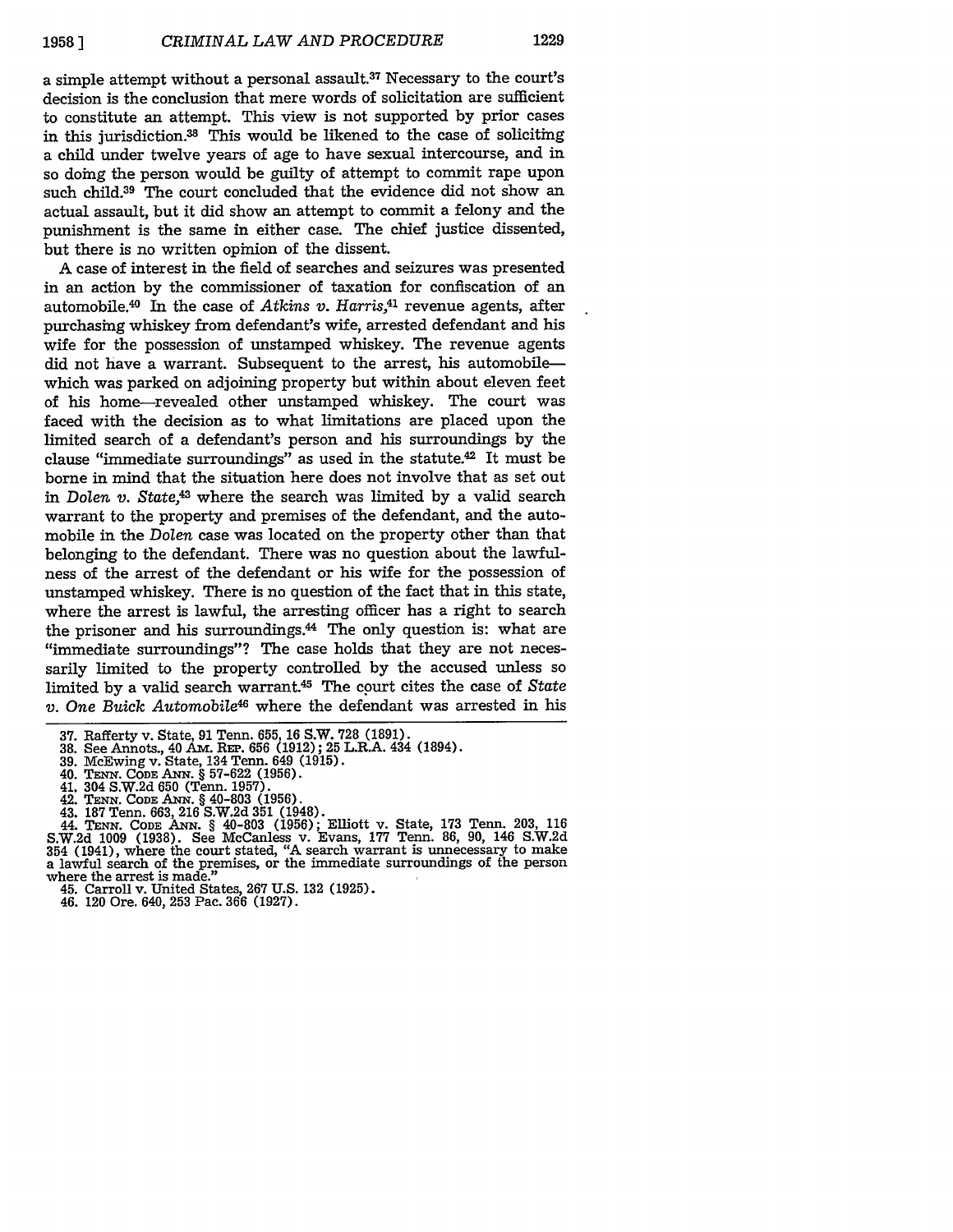apartment and the search of his automobile which was parked in the apartment house garage was upheld. In another case where the defendant was arrested in a restaurant and, after proper arrest, search was made of his automobile which was parked on the street, such was upheld as "immediate surroundings." $47$  The arresting officer obviously can go further in his search of immediate surroundings of the person arrested after lawful arrest without a search warrant than he could with the limitation placed on "immediate surroundings" by "property under his control" under a properly executed search warrant.<sup>48</sup>

*Venue:* In *Kelly v. State49* the defendant appealed from a conviction of breaking and entering a business house on the grounds that there was no proof by the state as to the section of the city in which the business house was located. Under the constitution the defendant has a right to be tried in the county in which the offense was committed.50 If a crime is shown to have been committed in or near a certain town or other minor territorial subdivision it is not necessary to show that this territorial subdivision is in the county, as the jury as part of the court could take notice of this geographical fact.<sup>51</sup> Since venue is a matter of proof, the proof must show to the satisfaction of the court and the jury that the crime was committed in the county where the indictment was found and the accused was tried.<sup>52</sup> The court ruled that the only allegation was that the business was located in Bristol, Tennessee, and the only specific fact that the jury could take notice of under the circumstances was the fact that half of the town was in Virginia and the other half in Tennessee. The location of the business house, the *locus in quo,* in the particular section of the city under the particular circumstances, was not a specific fact of which the jury was bound to take notice, and in the absence of proof that the business house was in the county, yenue was not established.<sup>53</sup> This would not have been true if the reference had been to Nashville or other cities within the particular counties of the state.

The question in the case of *Beadle v. State*<sup>54</sup> was whether or not the lower court committed reversible error in refusing to appoint a court reporter at the request of a pauper defendant. The defendant was tried for first degree murder for the killing of the husband of his first

**51. UNDERHILL,** CRIMINAL EVIDENCE § 95 (5th ed. **1956). 52.** Gilliland v. State, **187** Tenn. **592, 216 S.W.2d 323** (1948); Ford v. State,

- 184 Tenn. 443, 201 **S.W.2d 539** (1945). **53.** Franklin v. State, 64 Tenn. **613 (1875).** 54. **310 S.W.2d 157** (Tenn. **1958).**
	-

<sup>47.</sup> State v. Cyr, 40 Wash.2d 840, 246 P.2d 480 (1952). 48. Bromley v. State, 310 S.W.2d 432 (Tenn. 1958), where stolen property was found after search of premises was made with a void search warrant. Court rules evidence not admissible as no lawful arrest made before search. Robertson v. State, 184 Tenn. 277, 198 S.W.2d 633 (1947). 49. 308 S.W.2d 415 (Tenn. 1957).

<sup>50.</sup> TENN. CONST., art. 1, § 9.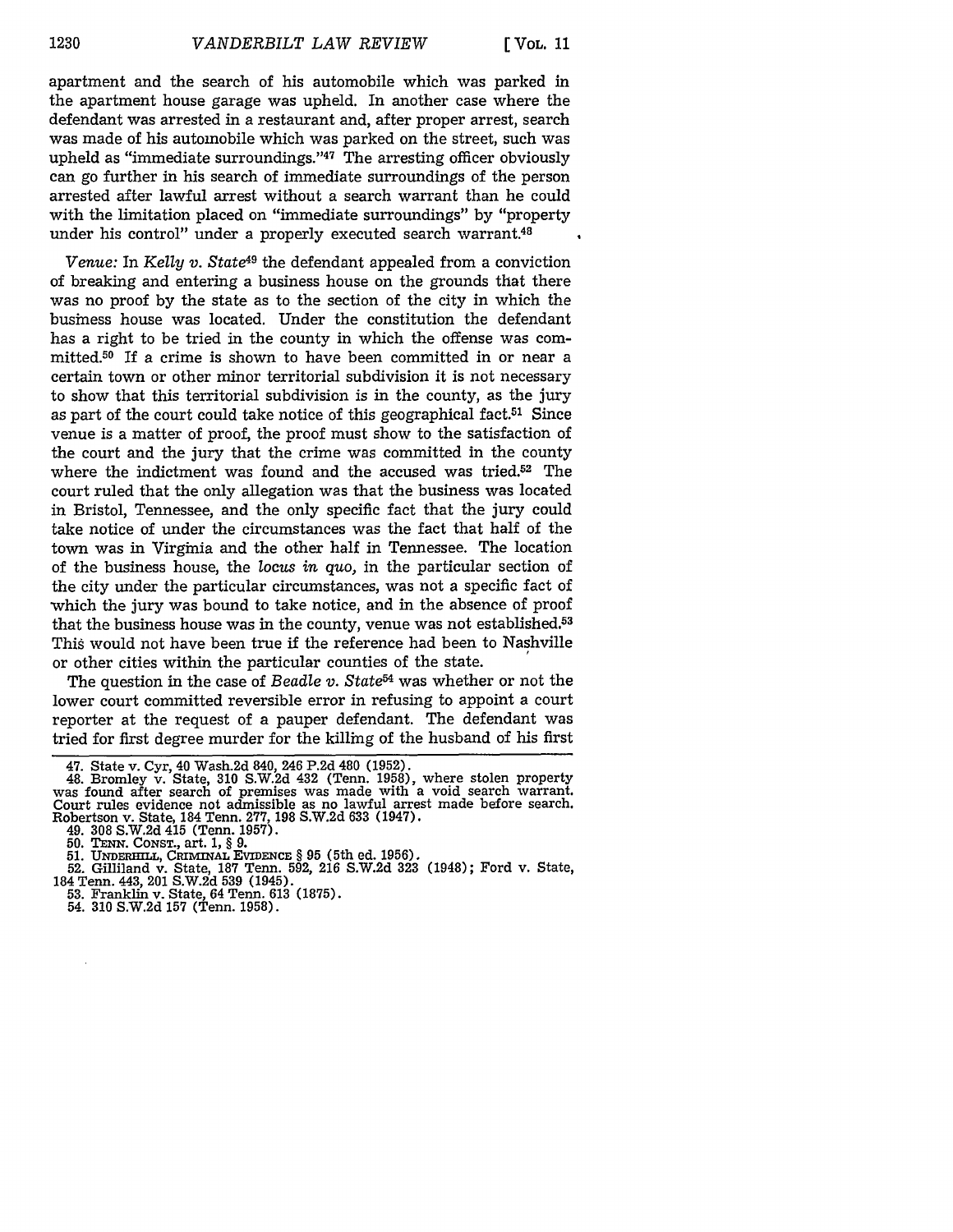wife because they were living together before she had received a divorce from defendant, to the embarrassment of his fourteen year old son who was being teased at school by his playmates. There was evidence of threats by the deceased and also of the fact that he had a knife five inches long at the time he was killed. There was sufficient evidence for conviction of voluntary manslaughter. The question here is one relating to the record, and the refusal of the lower court to appoint a court reporter, therefore depriving the defendant, a pauper, of equal protection of the law under the fourteenth amendment of the United States Constitution. The assignment of error was presented on the basis of the case of Griffin *v. Illinois*<sup>55</sup> where the United States Supreme Court held that where a transcript was required one must be provided by the court to those whose poverty might deprive them of equal justice. In the *Beadle* case, counsel filed a narrative bill of exceptions which was approved by the court. The court holds that this was a sufficient transcript to protect the defendant amply in all of his rights. The rules of the Tennessee Supreme Court, clearly indicate that the court has a preference for the narrative bill of exceptions and therefore does not discriminate against a person who cannot have a stenographic transcript of the record for the appeal. The United States Supreme Court does not require that a stenographic report be provided if the Supreme Court finds other means of affording adequate and effective appellate review to indigent defendants.<sup>56</sup> That court did say, however, that it was necessary to have a stenographic report of the transcript of the record to afford equal protection if one is required by the state court. Under those circumstances it would be a denial of due process under the fourteenth amendment if provisions were not made for the required transcript to be provided for a pauper.

Again the court finds in the case of *Graham v. State57* a reversible error in allowing the attorney general of the state to argue the indeterminate sentence law to the jury, as it is not the law of the case or any part of it and could only persuade the jury to give consideration to it in fixing the defendant's punishment.<sup>58</sup>

In the case of *Collier v. State,59* the court preserves the distinction between the technical record and the record of the proceedings which must be embodied in a bill of exceptions. On the technical record the court decides the question whether or not a charge of breaking and entering<sup>60</sup> will support a conviction of malicious mischief.<sup>61</sup>

- 
- **61. TENN. CODE ANN. §§** 39-4501, -04 **(1956).**
- 

<sup>55. 351</sup> U.S. 12 (1956).<br>56. Miller v. United States, 317 U.S. 192 (1942).<br>57. 304 S.W.2d 622 (Tenn. 1957).<br>58. Williams v. State, 191 Tenn. 456, 234 S.W.2d 993 (1950)<br>59. 308 S.W.2d 427 (Tenn. 1957).<br>60. TENN. CODE ANN. §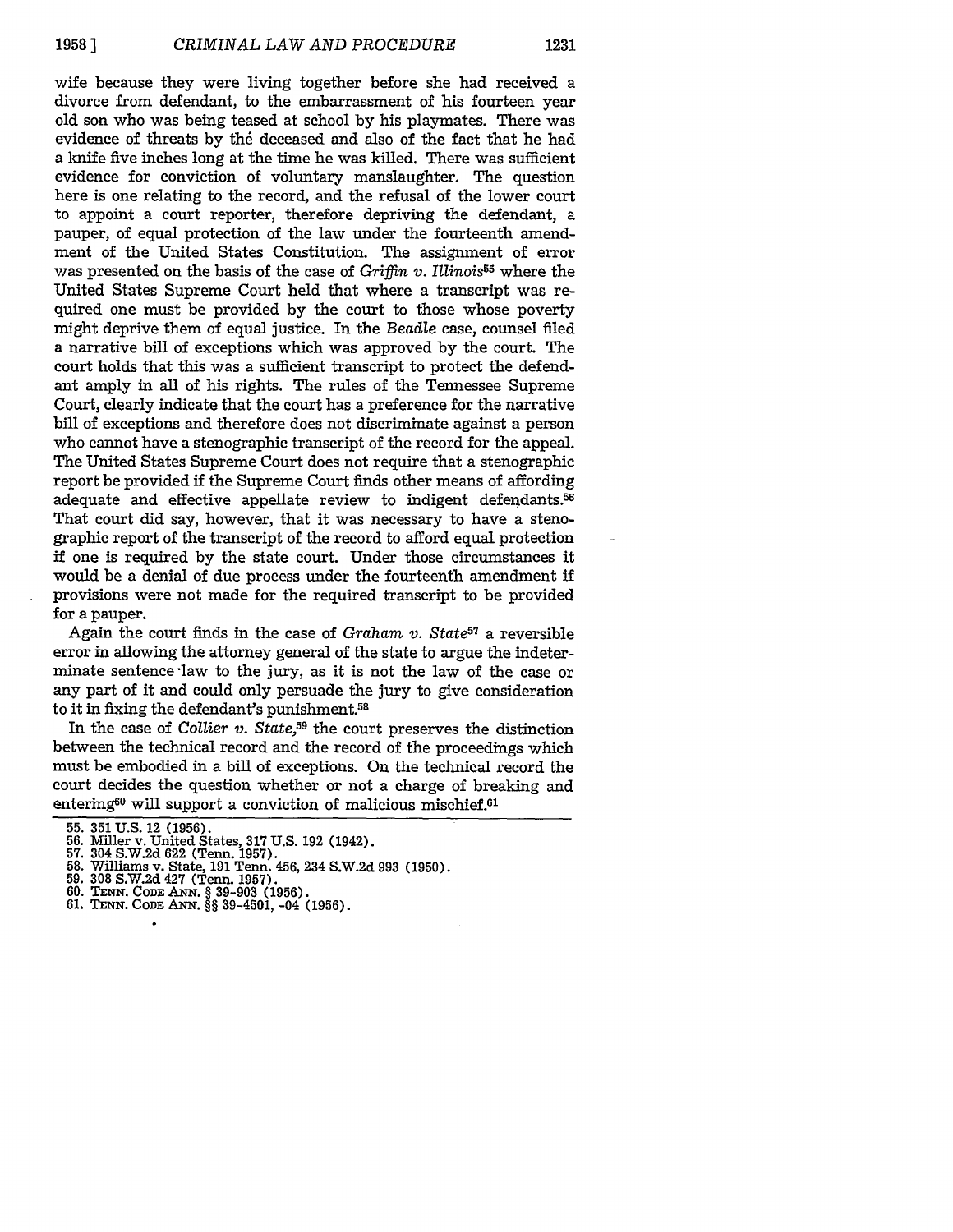The defendant was charged with malicious mischief and upon conviction an appeal was made to the supreme court. The bill of exceptions was not filed within the thirty days after the overruling of a motion for a new trial, but was fied fifty-seven days later.

At the time of overruling the motion for a new trial defendant was granted forty-five days in which to prepare his bill of exceptions. More than thirty days after the overruling of the motion for a new trial, but before the expiration of the forty-five days previously granted for the filing of the bill of exceptions, a motion was made to extend the time for an additional fifteen days. The bill of exceptions was filed a total of fifty-seven days after the overruling of the motion for a new trial. The trial court was without authority to extend the time for the filing of the bill, and the supreme court ruled that it would not be considered for any purposes since it was a nullity when filed.62 The technical record does not indicate that the defendant had been charged with malicious mischief as had been orally stipulated would be included in the indictment which was rendered on a charge of breaking and entering. Since the indictment only charged breaking and entering, defendant contended that it would not support the verdict of malicious mischief. The indictment charged that he broke and destroyed a door and other parts of the house and personal property therein. The statute declares that it would be a misdemeanor to destroy, injure, or secrete any goods, chattels, or valuable papers of another. It also declares to be a misdemeanor wantonly to injure, deface, or disfigure any building or fixture attached thereto, or the enclosures thereof, belonging to the state, or any county, city, town, or to another person.63 The court concluded that it would be impossible for anyone to be guilty of breaking into and entering a building without also being guilty of disfiguring or defacing it. Therefore, it concluded this lesser offense (malicious mischief) must be included within the greater (breaking and entering).

On the other hand, there is no necessary connection of injury of personal property and the offense of breaking and entering, but this defect (including the latter offense or misdemeanor in the same count in the indictment) is not a fatal defect and was waived when the defendant went to trial.64 The court without difficulty concludes that the term "feloniously" which appears in the indictment takes care of the requirement that the acts done to constitute mischief be done "maliciously and wantonly."65

<sup>62.</sup> Duboise v. State, 290 S.W.2d 646 (Tenn. 1956).<br>63. TENN. CODE ANN. § 39-4504 (1956).<br>64. Allen v. State, 199 Tenn. 569, 288 S.W.2d 439 (1956); Johnson v. State, 64. Allen v. State, 199 Tenn. 669, 288 S.W.2d 439 (1956);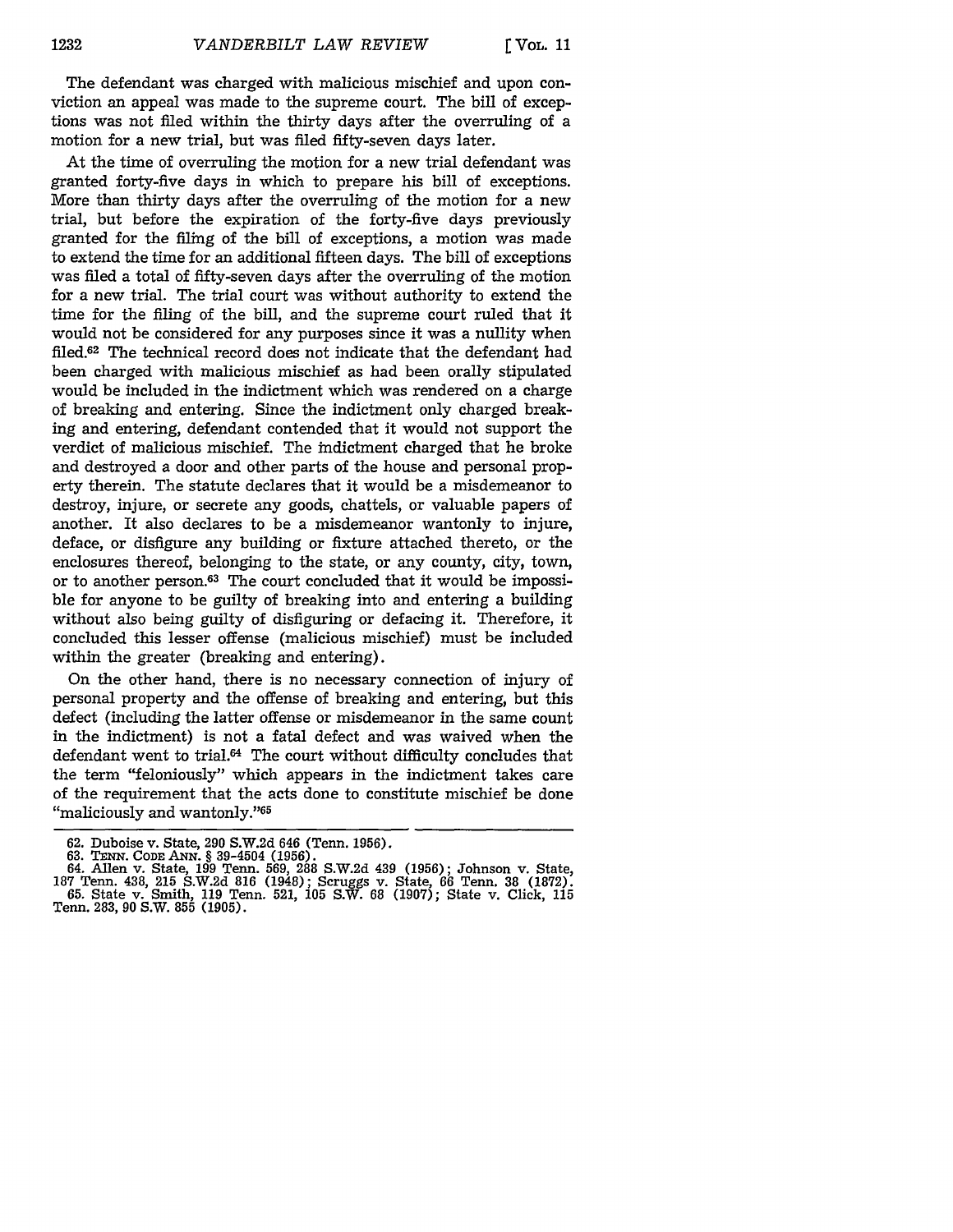The test for insane delusion and insanity was restated in the case of *Long v. State,66* where the question of insane delusion was presented as a defense to the charge of murder in the first degree. The defendant was charged with killing his son's stepfather under the belief that the deceased intended or was attempting to debauch the defendant's daughter-in-law. Defendant's wife had remarried, and they had all lived in the same community for a number of years. When the son married he moved in with his father, living together and jointly participating in the farming activities. During the last few months of this period the son began to act in a disturbed manner and had to be confined in the state hospital. The daughter-in-law told the defendant that the son was upset because he thought she was carrying on with his stepfather. The deceased came to the home to get farm machinery which had been borrowed by defendant's son from his stepfather. Defendant shot the deceased and then chased him down the road firing continuously until the pistol was empty, inflicting mortal wounds upon the deceased.

Under the test for insanity in this case, as set out in *Davis v. State,67* the jury was warranted in concluding that he was not temporarily insane and that he knew right from wrong. Defense had asked for instruction on the part of the lower court that if .he was not insane (because proof might show that he knew the difference between right and wrong as set out in the *McNaughten* case) but nevertheless was laboring under an insane delusion regarding the relationship between the stepfather and his son's wife, he should at the most only be guilty of voluntary manslaughter. Defendant argued that this instruction was supported by the *Davis* case, in which the jury found the defendant knew the difference between right and wrong but was insane upon the subject of the relationship between his former wife and the deceased. The chief justice stated in the *Davis* case that the *McNaughten* rule was that homicide comnitted under an insane delusion would be reduced to manslaughter if the notion embodied in the delusion and believed to be a fact, if a fact indeed, would have excused the defendant.

In the *Davis* case, if the defendant had been convinced of the truth of the alleged relationship, and while under the influence of passion and agitation produced by such information had killed the deceased, he would only have been guilty of voluntary manslaughter. In the present case, however, the relationship of the female is that of the daughter-in-law, and there was no well founded belief that she had been guilty of adultery. The court sustained the lower court in overruling the requested instruction on the basis that the instruction is

**<sup>66.</sup>** 304 **S.W.2d** 492 (Tenn. **1957). 67. 161** Tenn. **23, 28 S.W.2d 993 (1930).**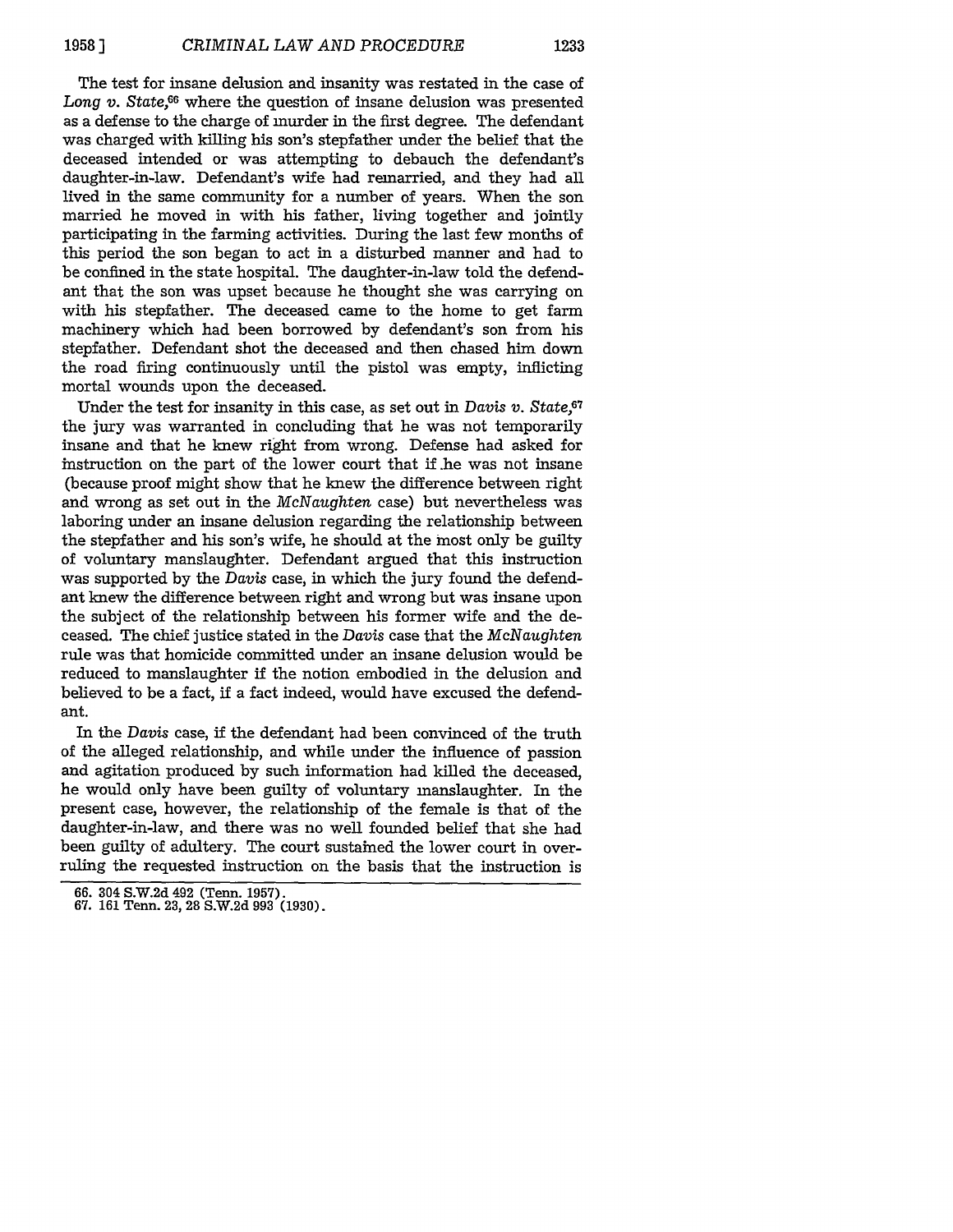incorrect in that it makes any insane delusion a bar to a conviction for murder; whereas, under the *McNaughten* rule the delusion must be as to something believed to be a fact, which if a fact indeed, would have excused the defendant.<sup>68</sup> In the present case there was no belief in the fact, and the court suggests that the relationship of the female being that of the daughter-in-law might not have been such as to reduce the offense to voluntary manslaughter though he had a well founded belief that she had been guilty of adultery.69 This case again exemplified a need for further medico-legal study of present legal tests for insanity.70

In the case of *Hill v. State,71* the defendant had been convicted of a series of larcenies on November 15, 1949, and was sentenced to five years to be served in the workhouse. Sentence was suspended in 1953 and in the early part of 1954 the defendant was arrested for several other larcenies and was out on bond and out of the state during the spring of 1954. Petition was filed by the attorney general on August 30, 1954, requesting revocation of the suspended sentence. The petition was not served on the defendant and was retired October 4, 1956, on the ground that the defendant could not be found. On November 26, 1956, he was served at the request of the attorney general who stated that the defendant had been a fugitive from justice since 1954. The defendant contended that the lower court had no legal authority to revoke the suspended sentence after November 26, 1954, when the original sentence of five years had expired. The question was, did the statute of limitations bar the proceedings for revocation of sentence, since the petition had been retired from the docket and no service was had on the defendant until after the expiration of the judgment of conviction.72 The court ruled there was sufficient evidence of the forfeiture of the appearance bond to indicate that the defendant was a fugitive from justice in August 1954, and that this accounted for the failure to serve the capias until November 26, 1956. In the absence of direct proof the record of the minutes of the court was accepted as prima facie truth, and the lower court had recorded in the minutes that he was a fugitive from justice and this had tolled the statute of limitations.<sup>73</sup>

<sup>68. 8</sup> **VANI.** L. REv. 496 (1955). 69. *Id.* at 497. See also Whitsett v. State, 299 S.W.2d 2 (Tenn. 1957). **70.** Tatum v. United States, **190** F.2d **612 (1951);** State v. White, 58 N.M. 324, 270 P.2d **727** (1954); Kalven, *Insanity and* the *Criminal Law-A Critique of Durham v. United States,* U. Cmi. L. R.v. 317 (1955); Moreland, *Mental Responsibility and the Criminal Law-A Defence,* 45 Ky. L.J. 215 (1957); Sobeloff, *From McNaughton to Durham, and Beyond-A Discussion of Insanity and the Criminal Law,* **15** Mo. L. **REv.** 93 (1955); Sobeloff, *Insanity and the Criminal Law,* 41 A.B.A.J. **793** (1955). 71. 304 S.W.2d 619 (Tenn. 1957). 72. *Id.* at 621.

**<sup>73.</sup> TENN.** CODE *ANN.* **§** 40-2907 (1956).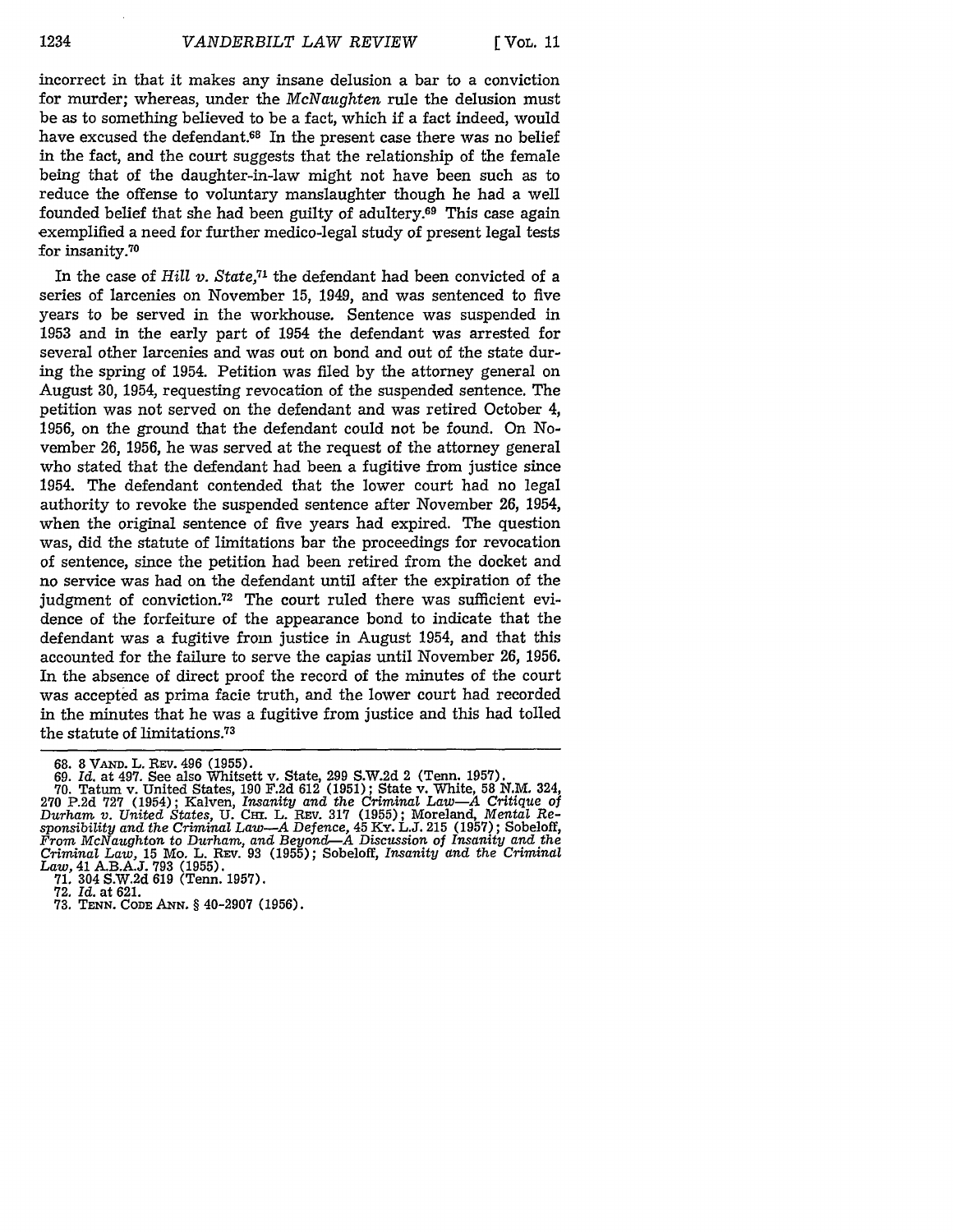*Bomar v. State ex rel. Boyd* and *Bomar v. State ex rel. Winslow <sup>4</sup>* are combined habeas corpus proceedings by two persons serving life sentences under the 1939 Habitual Criminal Act.<sup>75</sup> The lower court sustained the petition and the warden appealed. The petitioners contended the act was unconstitutional in that it provided for trial as a habitual criminal in conjunction with a trial for a fourth felony without formal notice in advance of the trial that the act would be invoked. The act provided that the indictment for the felony may or may not charge the defendant with being a habitual criminal, but the defendant "in either case shall, upon conviction, be sentenced and punished as an habitual criminal, as in this act provided. '76 The act says further that "in either case the felony charge shall be deemed and construed as necessarily including and charging such person with being an habitual criminal, and no such indictment or presentment shall be subject to any objection for failure to specifically include a charge that such person is an habitual criminal. $77$ 

Both petitioners had pleaded not guilty to indictments which charged them with being habitual criminals in addition to the specific felonies-robbery in Boyd's case, assault to commit murder in the first degree in Winslow's case. Each was found "guilty as charged in the indictment" and sentenced to life imprisonment as a habitual criminal. Prior to the decisions in the instant habeas corpus proceedings, another Tennessee prisoner named Rhea had been freed by writ of habeas corpus in the United States district court on grounds that the above quoted sections violated the due process clause of the fourteenth amendment of the United States Constitution and that the defendant should have been given notice in the indictment or otherwise that the state expected to invoke the act.<sup>78</sup> The Supreme Court of Tennessee subsequently released one James E. Bailey on the same grounds.<sup>79</sup> The court finds that the cases of Boyd and Winslow differ from the cases of Rhea and Bailey in that Boyd and Winslow were given express notice in the indictment.

Counsel for the defendants naturally contended that the *Boyd* and *Winslow* cases are controlled by the *Rhea* and *Bailey* cases. They insist that in the two latter cases the court adjudged the entire Habitual Criminal Act unconstitutional.

<sup>74. 312</sup> S.W.2d 174 (Tenn. 1958).<br>75. Tenn. Pub. Acrs 1939, ch. 22. This act was amended to eliminate the features which gave rise to the instant case, and now appears as amended in TENN. CODE ANN. § 40-2801 (1956).<br>TENN. CODE ANN. § 40-2801 (1956).<br>76. TENN. PUB. ACTS 1939, ch. 22 § 4.<br>77. TENN. PUB. ACTS 1939, ch. 22 § 5.<br>7

<sup>16.</sup> Inc. v. State, Barle, *Criminal Law and Procedure*—1956 Tennessee<br> *Survey*, 9 VAND. L. Rev. 980, 989 (1956).<br>
79. Bailey v. State, 312 S.W.2d 174 (Tenn. 1958).